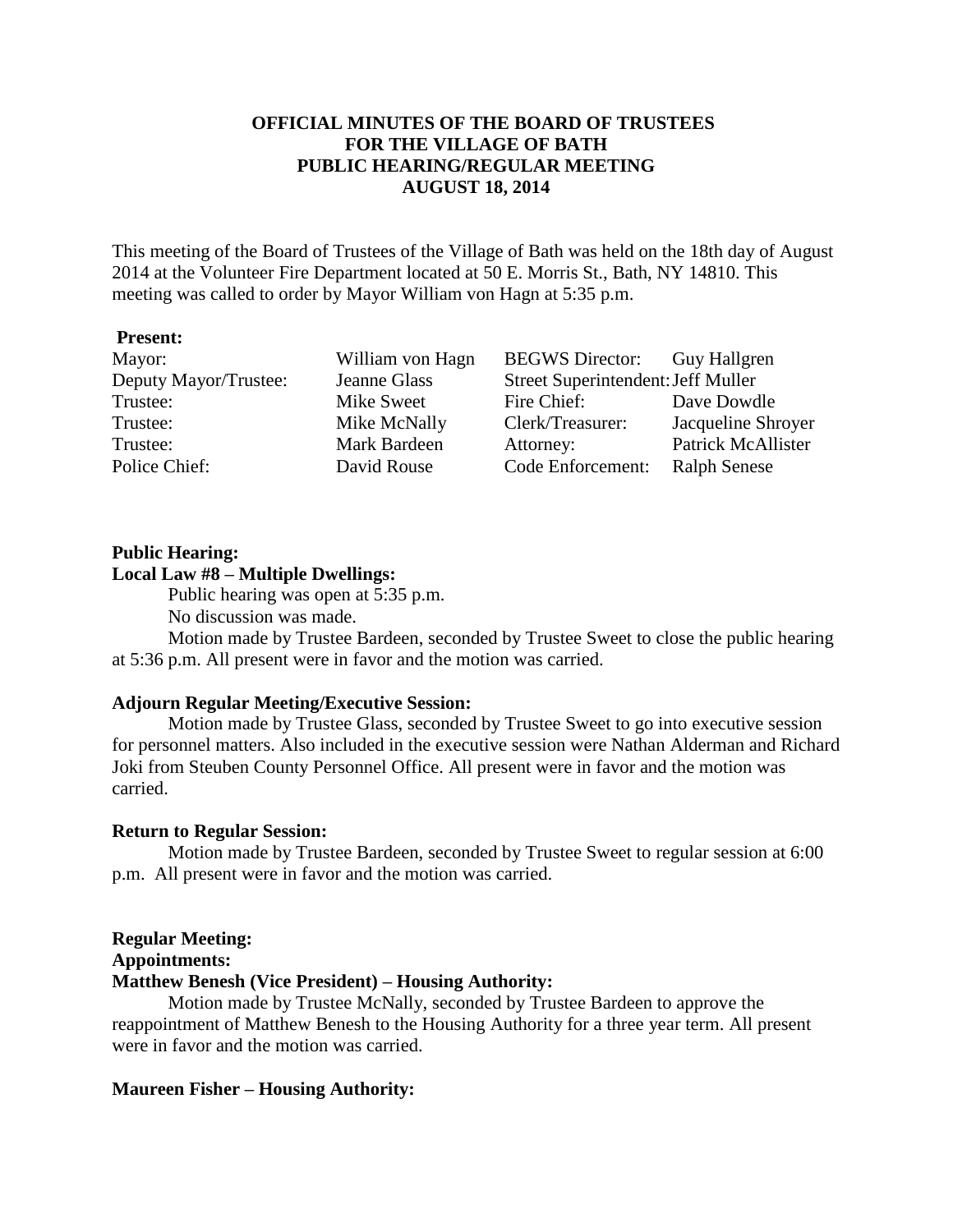Motion made by Trustee McNally, seconded by Trustee Sweet to approve the reappointment of Maureen Fisher to the Housing Authority for a three year term. All present were in favor and the motion was carried.

## **Visitors:**

## **Dennis Oliver – Bath American Legion Riders Presentation:**

Dennis Oliver wanted to honor the Bath Police Department for all services they have performed for the Bath American Legion Riders, especially for their Veterans Day Program. He also presented a certificate to Chief of Police, David Rouse.

### **BEGWS Presentation:**

Guy Hallgren gave a PowerPoint presentation on the Waste Water Treatment Plant Upgrade that has to be done to meet New York State Standards.

### **Sherriff Cole/DA Baker:**

The Sherriff's Department wanted to discuss what is going on in Steuben County with the Drug problems and the new Drug Enforcement taking place in the county. They are asking everyone to get involved and if they see drug activity to call the drug hotline at 1-844-drug-tip.

### **Audit of Bills:**

Motion made by Trustee Glass, seconded by Trustee Sweet to approve the payment of the Village bills in the amount of \$344,426.88 plus \$750.00 from Northeast Property Preservation for lawn clean up. All present were in favor and the motion was carried.

# **Department Head Reports:**

**Dave Rouse, Police Chief:**

Chief of Police, David Rouse, announced his retirement to the public, which will be effective October 26, 2014.

Inspections on garbage trucks and taxi cabs will take place at the end of August.

## **New Business:**

### **Cohen Law Group:**

Motion made by Trustee Bardeen, seconded by Trustee Sweet to table this until the next board meeting when they have time to look the agreement over. All present were in favor and the motion was carried.

### **Set up Public Hearing Date – Amending Zoning Law:**

Motion made by Trustee Glass, seconded by Trustee Sweet to set up the public hearing to amend the zoning law on September 15, 2014 at 5:30 p.m. All present were in favor and the motion was carried.

### **Coin Machine Warranty:**

Motion made by Trustee McNally, seconded by Trustee Glass to table this until the next board meeting. All present were in favor and the motion was carried.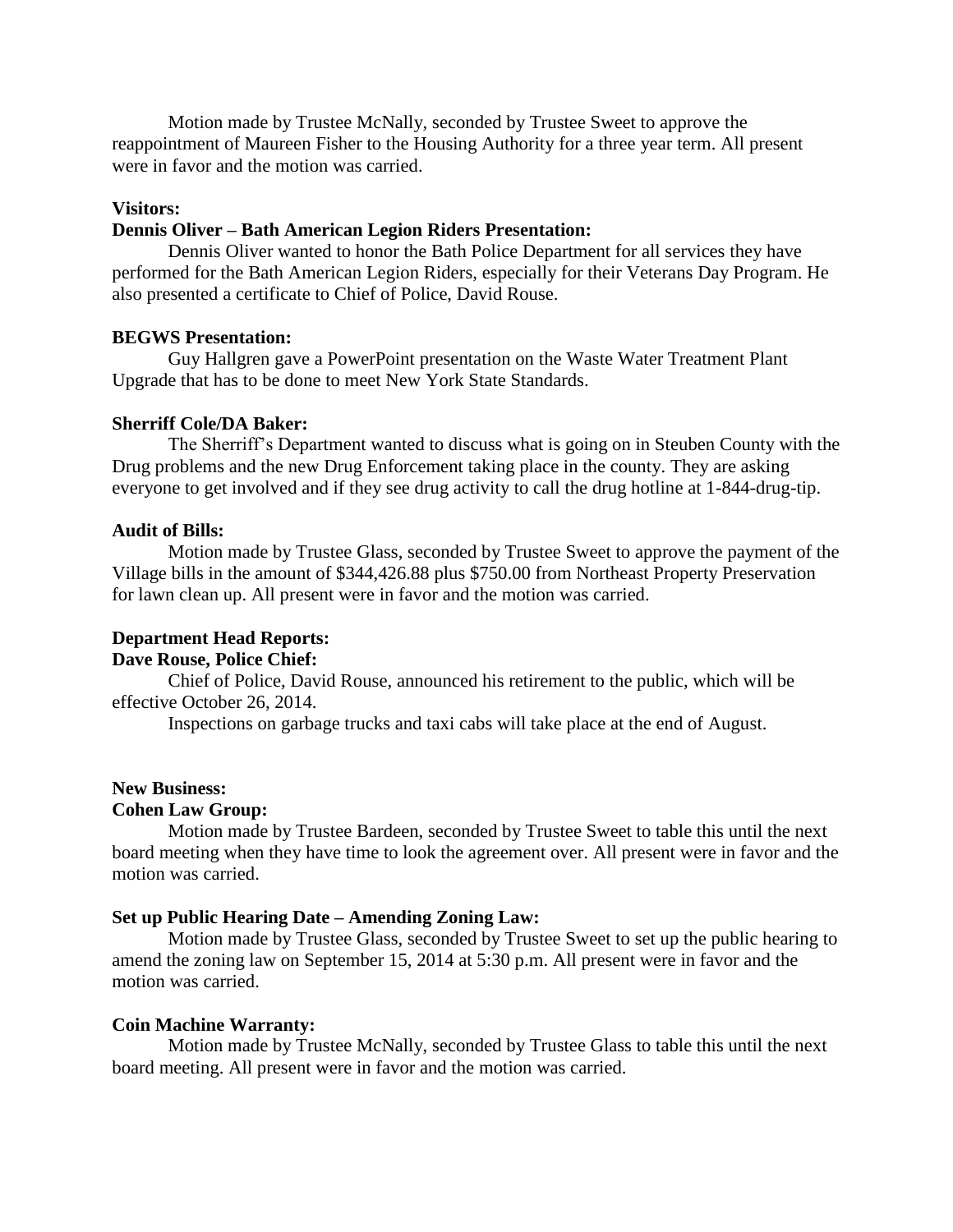# **McAllister Agreement:**

Motion made by Trustee Sweet, seconded by Trustee Glass to approve the agreement for attorney services for June 1, 2014 and ending on May 31, 2015 for Patrick McAllister. All present were in favor and the motion was carried.

# **Police Officer Resignation:**

Motion made by Trustee Sweet, seconded by Trustee Glass to approve the resignation from Sergeant Anthony Sanford effective August 28, 2014 at 6:00 p.m. Trustee McNally opposed and the motion was carried.

# **Local Law 8 – Multiple Dwellings:**

Motion made by Trustee Glass, seconded by Trustee Sweet to approve Local Law 8 extending the temporary moratorium on multiple dwellings. All present were in favor and the motion was carried.

# **Budget Discussion:**

Staffing of the police department was discussed with the public. Mayor informed the public we are trying to cut \$175,000 from budget as that is the fund balance budgeted to use for this fiscal year. Prior to discussion, the mayor read off some ground rules to keep the discussion in order.

The following are a few ideas the public came up with to cut expense/bring in revenue to keep the police department fully staffed.

- Street lights move to BEGWS Expense/ Lighting district.
- We have to make the place safer if we want to bring in revenue to the village.
- Stop holding fund raisers for things like signs to be placed in the village.
- If we reduce police officers, then crime will increase.
- Cut the blacktop budget for the street department for one year.
- Our issues are not only drugs, but we are the county seat and have the VA.
- Get tax exempt properties to pay their share.
- Reassessment of properties.
- Look into Federal impact money from the VA.
- Think of the officer's safety.
- Look at cost of insurance if we reduce the police force, it may increase.
- Create a room tax.
- Use tax.
- If cut police department, foot patrols will decrease.

Sergeant Taft informed the public that the officers were here on their own time, even though they are in uniform. He thanked the public for their support. Sergeant Taft discussed different avenues to raise money, for instance, room tax, use tax, or lighting district. He stated the fiscal stress level of the village is at 16%. He also wanted to let everyone know not only do they assist residents; they also assist the ambulance on several calls.

# **Adjourn Regular Meeting/Executive Session:**